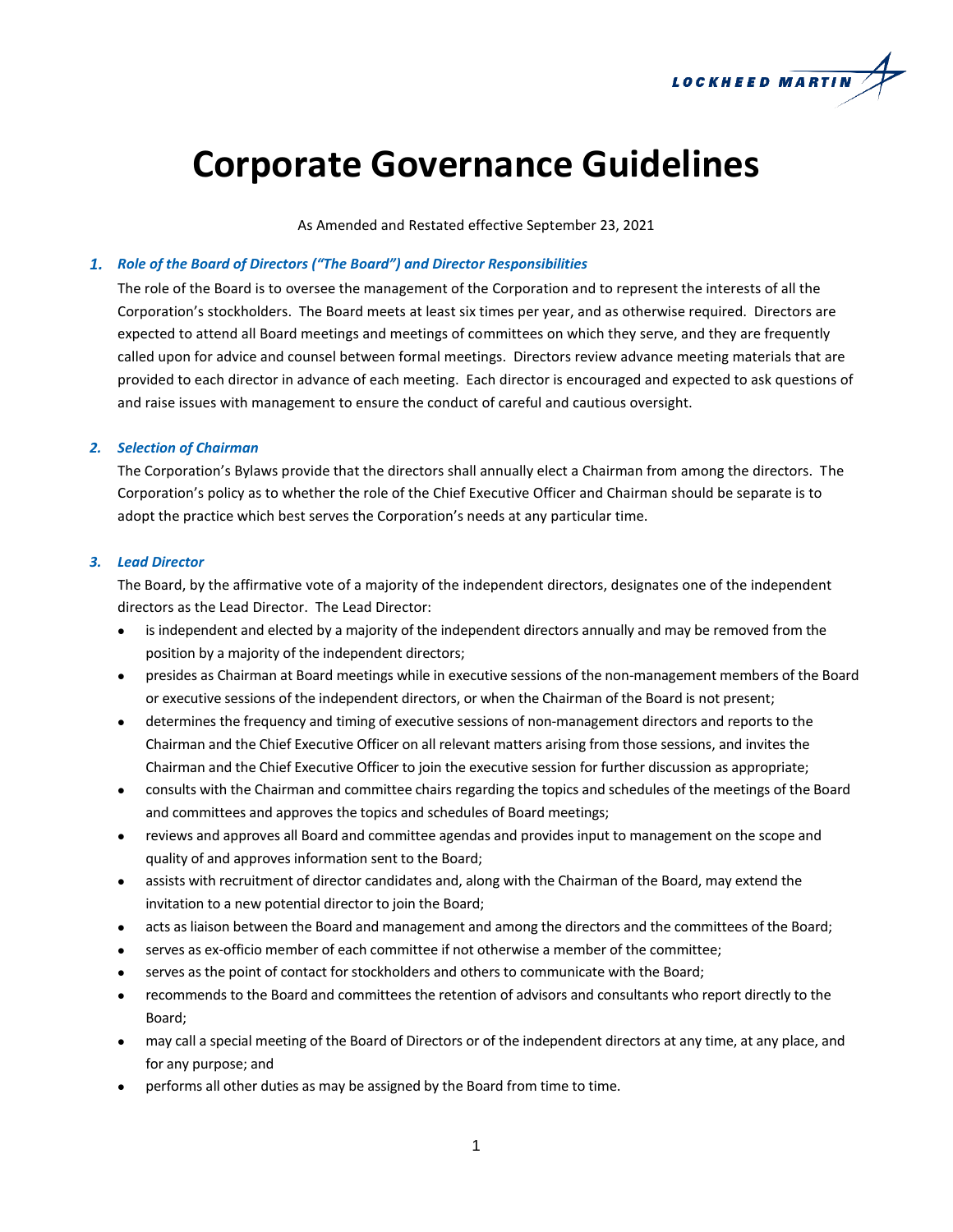# *4. Size of Board*

The Board has determined that a board size of ten to fourteen is currently optimum.

### *5. Director Independence*

A majority of the Board must consist of independent directors within the meaning of the New York Stock Exchange ("NYSE") listing standards. The Board believes that a substantial majority of the Board should be independent and takes this belief into consideration in evaluating potential nominees for election as a director.

## *6. Board Definition of What Constitutes Independence for Directors*

Pursuant to NYSE listing standards, no director qualifies as independent unless the Board affirmatively determines that the director has no material relationship with the Corporation other than as a director (either directly or as a partner, significant stockholder or executive officer of an organization that has a relationship with the Corporation). The Board will make determinations concerning a director's independence based on a broad consideration of all relevant facts and circumstances. A director is not independent if:

- (i) the director is, or has been within the last three years, an employee of the Corporation, or an immediate family member is, or has been within the last three years, an executive officer of the Corporation;
- (ii) the director has received, or has an immediate family member who has received, during any twelve-month period within the last three years, more than \$120,000 in direct compensation from the Corporation, other than director and committee fees and pension or other forms of deferred compensation for prior service (provided such compensation is not contingent in any way on continued service);
- (iii) (A) the director is a current partner of a firm that is the Corporation's internal or external auditor; (B) the director is a current employee of such a firm; (C) the director has an immediate family member who is a current partner of such a firm; (D) the director has an immediate family member who is a current employee of such a firm and personally works on the Corporation's audit; or (E) the director or an immediate family member was within the last three years a partner or employee of such a firm and personally worked on the Corporation's audit within that time;
- (iv) the director or an immediate family member is, or has been within the last three years, employed as an executive officer of another corporation where any of the Corporation's present executive officers at the same time serves or served on that corporation's compensation committee; or
- (v) the director is a current employee, or an immediate family member is a current executive officer, of a corporation that has made payments to, or received payments from, the Corporation for property or services in an amount which, in any of the last three fiscal years, exceeds the greater of \$1 million, or two percent of such other corporation's consolidated gross revenues (as reported in the last completed fiscal year of such other corporation).

# *Categorical Standards of Independence*

The Board has established the following additional categorical standards of independence to assist it in making independence determinations:

Business Relationships. Any payments by the Corporation to a business employing a director, employing a director's immediate family member as an executive officer, or which is 10 percent or more owned by a director or an immediate family member of a director, for goods or services, or other contractual arrangements, must be made in the ordinary course of business and on substantially the same terms as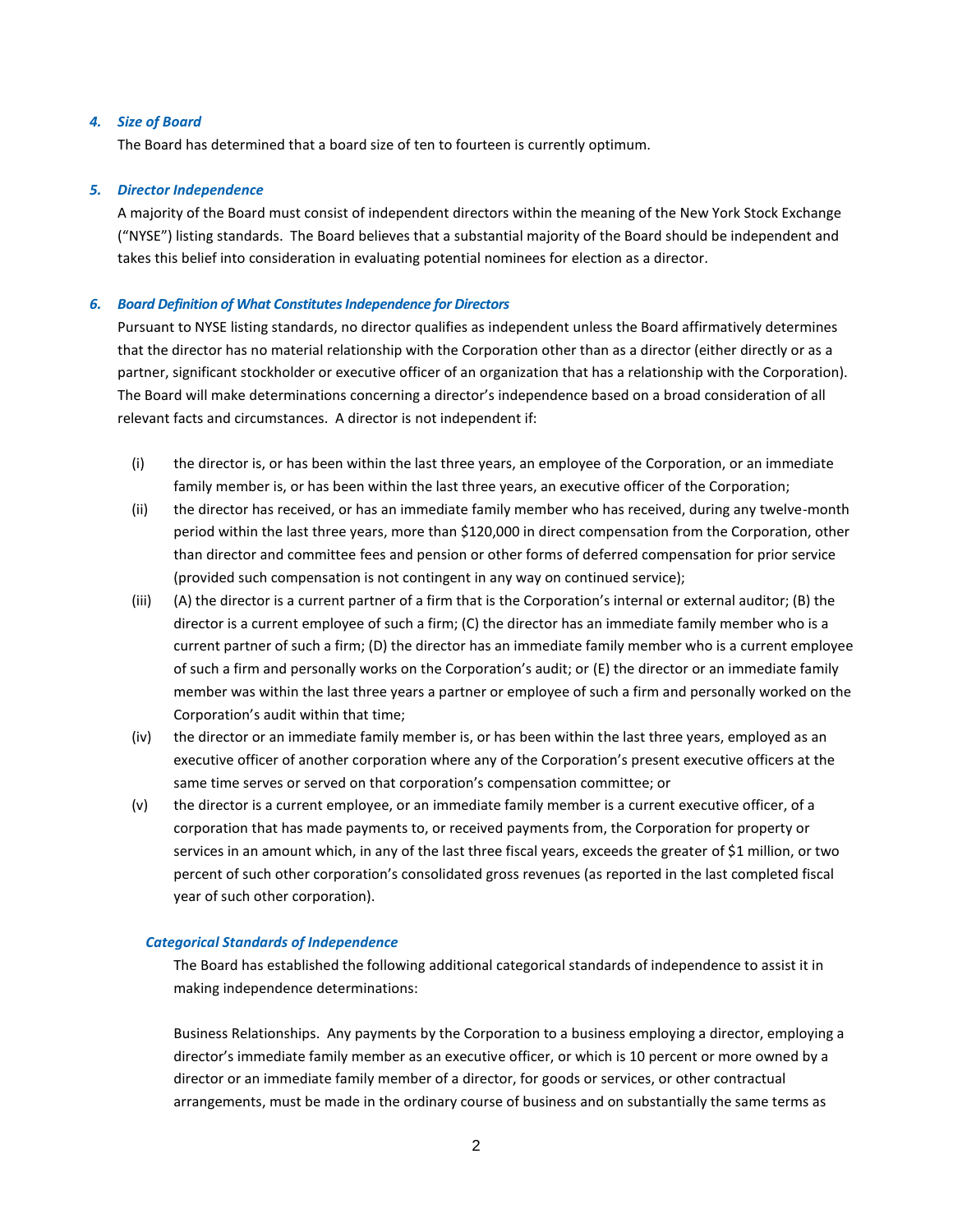those prevailing at the time for comparable transactions with non-affiliated persons. The following relationships are not considered material relationships that would impair a director's independence:

- the director or one or more members of the director's immediate family serving as a director of another corporation or organization that does business with the Corporation if the director or immediate family member receives no special compensation in respect of that business other than as a director of either entity;
- the director serving as a non-executive officer employee or one or more members of the director's immediate family serving as an executive officer or other employee of another corporation or organization that does business with the Corporation if (a) the annual sales to the Corporation during such entity's preceding fiscal year do not exceed the greater of \$1 million or two percent of the consolidated gross annual revenues of such entity, or (b) the annual purchases from the Corporation do not exceed the greater of \$1 million or two percent of the consolidated gross annual revenues of the Corporation;
- the director or one or more members of the director's immediate family's ownership of less than a ten percent equity interest in another corporation or organization that does business with the Corporation (other than a general partnership interest);
- the director or one or more members of the director's immediate family serving as a partner, counsel, or other employee of a law firm or as a partner or other employee of an investment bank or other financial institution if the person does not personally perform any services for the Corporation or receive any compensation contingent on services performed for the Corporation, and the annual fees paid to the firm by the Corporation during such firm's preceding fiscal year do not exceed the greater of \$1 million or two percent of the consolidated gross annual revenues of such firm;
- the director or one or more members of the director's immediate family serving as a director, trustee or other employee of a mutual fund or other investment company so long as the director or immediate family member did not receive compensation in connection with transactions between such investment company or its affiliates and the Corporation; and
- the director or one or more members of the director's immediate family serving on the board of another corporation or other entity (including a charitable or non-profit organization) on which an executive officer also serves as a board member, except for prohibited compensation committee interlocks.

Relationships with Not-for-Profit Entities. Contributions to tax exempt organizations by the Corporation or its foundation shall not be considered "payments" for purposes of Section 6(v) of the independence definition above, provided however that the Corporation shall disclose in its annual proxy statement or on its website, any such contributions made by the Corporation to any tax exempt organization in which any independent director serves as an executive officer if, within the preceding three years, contributions in any single fiscal year from the Corporation to the organization exceeded the greater of \$1 million, or two percent of such tax exempt organization's consolidated gross revenues.

In cases where a director has a relationship that is not described above or is otherwise not covered by the above examples, a majority of the Corporation's independent directors, after considering all of the relevant circumstances, may make a determination whether or not such relationship is material and whether the director may therefore be considered independent under the NYSE listing standards. In that event, the Corporation will explain the basis of any such determinations in the next proxy statement. For purposes of this section, (i) "immediate family member" shall have the meaning set forth in the NYSE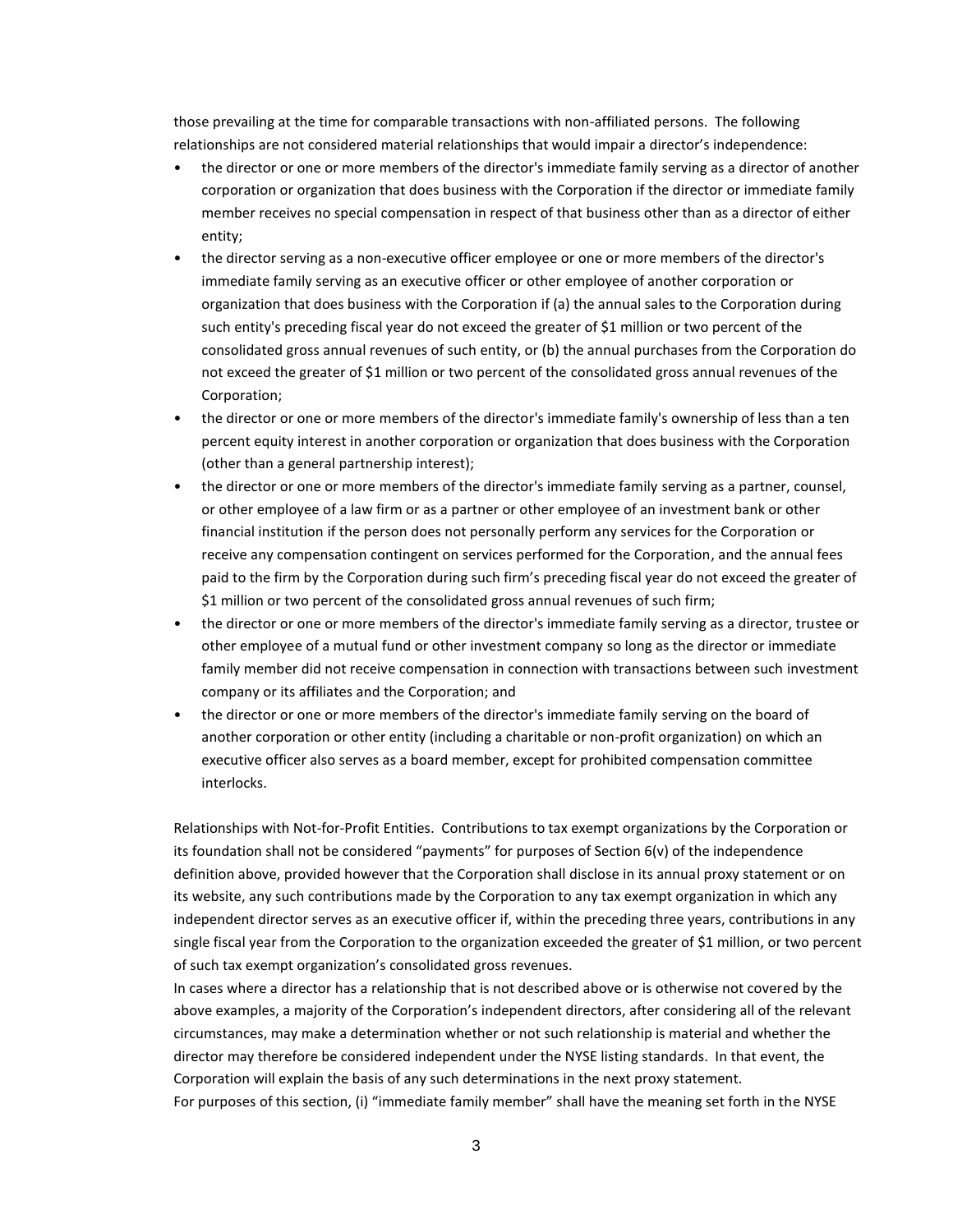and SEC independence rules; (ii) the term "executive officer" has the same meaning specified for the term "officer" in Rule 16a-1(f) under the Securities Exchange Act of 1934; and (iii) "the Corporation" includes any subsidiary of the Corporation that is required to be consolidated under U.S. generally accepted accounting principles.

#### *7. Board Membership Criteria*

The Board seeks a diverse group of candidates who, at a minimum, possess the background, skills, expertise and time to make a significant contribution to the Board, to the Corporation and its stockholders. Additional potential criteria against which candidates may be measured may include the following (which are re-assessed annually):

- meets bylaw age requirement;
- reflects highest personal and professional integrity;
- meets NYSE independence criteria;
- has relevant educational background;
- has exemplary professional background;
- has relevant past and current employment affiliation(s), Board affiliations and experience;
- is free from conflicts of interest;
- is technology-proficient;
- has demonstrated effectiveness;
- possesses sound judgment;
- brings a diverse background;
- has adequate time to devote to Board responsibilities; and
- represents the best interests of all stockholders.

Annually the Nominating and Corporate Governance Committee reviews the qualifications and backgrounds of each individual director, as well as the overall composition of the Board, and recommends to the Board the slate of directors to be nominated for election at the annual meeting of stockholders. Nominations to the Board may also be submitted to the Nominating and Corporate Governance Committee by the Corporation's stockholders or at a meeting of stockholders subject to the requirements of our Bylaws.

# *8. Former Officers' Board Membership*

The Board has instituted a practice whereby upon retirement from the Corporation, an employee-director will retire from the Board (at the time of retirement from the Corporation) unless continued service on the Board is recommended by the Nominating and Corporate Governance Committee and by the Board.

## *9. Extending the Invitation to a New Potential Director to Join the Board*

The invitation to join the Board is extended by the Chairman or Lead Director on behalf of the Board.

# *10. Directors Who Change Their Present Job Responsibility*

Any director who experiences a significant change in responsibilities or assignment should expect to resign from the Board, unless the Nominating and Corporate Governance Committee recommends to the Board that continued service on the Board is appropriate and the Board concurs.

## *11. Service on Other Boards*

The Board recognizes that its members benefit from service on the boards of other companies and it encourages such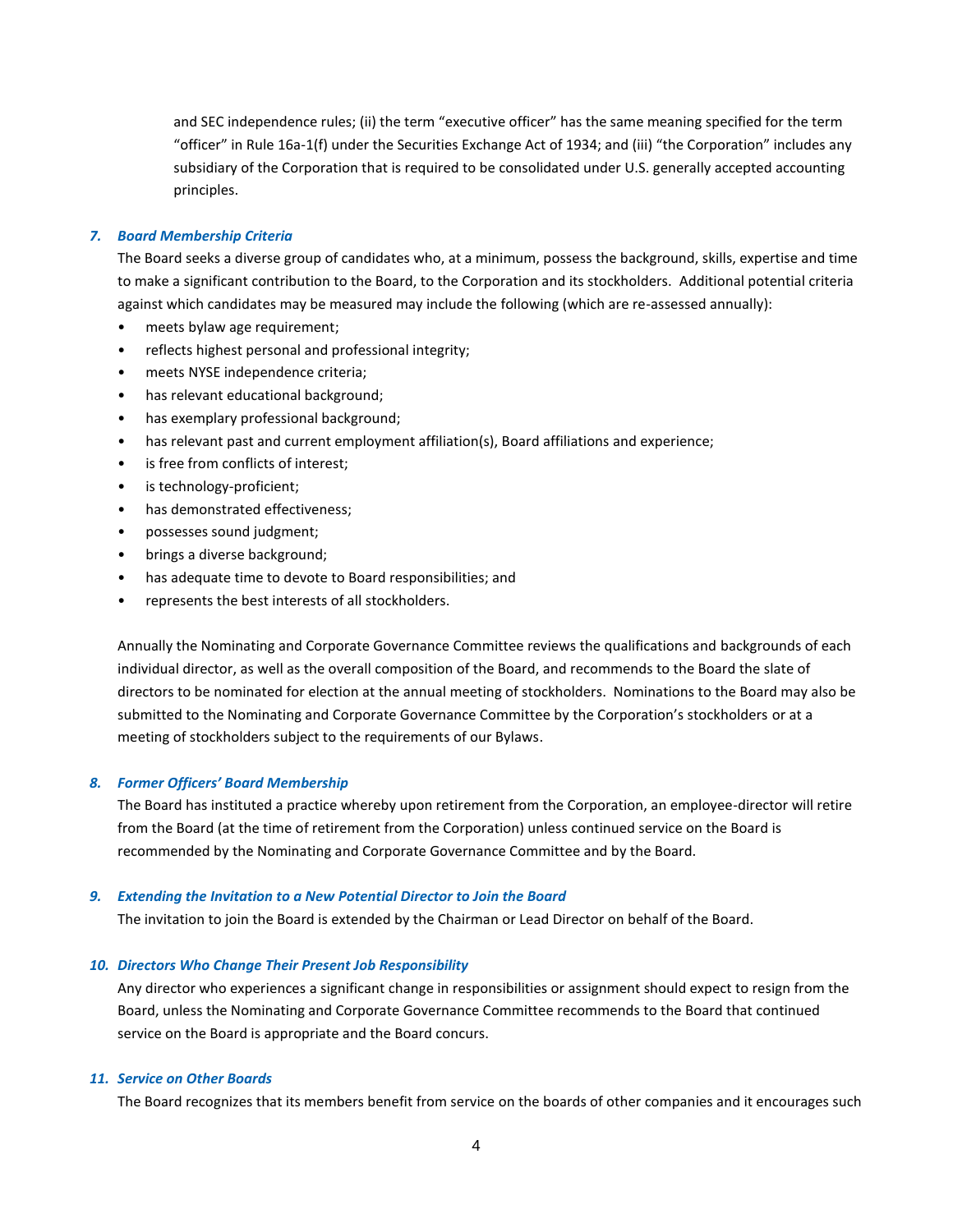service. The Board also believes, however, it is critical that directors have the opportunity to dedicate sufficient time to their service on the Corporation's Board. To that end, (i) a director may not serve on the boards of more than three other public companies or, (ii) if the director is an active Chief Executive Officer or equivalent of another public company, on the boards of more than one other public company, and (iii) no member of the Audit Committee may serve on more than two other public company audit committees; in each case, without obtaining the approval of the Nominating and Corporate Governance Committee. In addition, directors must notify the Chief Executive Officer, Lead Director and Corporate Secretary before accepting an invitation to serve on the board of any other public company.

#### *12. Director Tenure and Nominations*

Members of the Board are recommended for nomination by the Nominating and Corporate Governance Committee of the Board. Members of the Board are nominated by the Board for election by the stockholders at each annual meeting.

#### *13. Retirement Age*

The Corporation's Bylaws provide that a director will retire from the Board at the annual meeting of stockholders following the director's 75th birthday.

### *14. Failure to Receive the Required Vote for Election as a Director*

If an incumbent director fails to receive the vote required by the Corporation's Bylaws for election as a director in an uncontested election, the director shall promptly offer his or her resignation to the Board for consideration. The Nominating and Corporate Governance Committee will make a recommendation to the Board as to whether to accept or reject the tendered resignation, or whether other action is recommended. In reaching its decision, the Board will consider the Nominating and Corporate Governance Committee's recommendation and may consider any other factors it deems relevant, which may include the director's qualifications, the director's past and expected future contributions to the Corporation, the overall composition of the Board and Committees of the Board, whether accepting the tendered resignation would cause the Corporation to fail to meet any applicable rule or regulation (including the NYSE listing standards and the requirements of the federal securities laws) and the percentage of outstanding shares represented by the votes cast at the meeting. The Board will act on the resignation within 90 days following certification of the stockholder vote for the meeting and will promptly disclose its decision and rationale as to whether to accept the resignation (or the reasons for rejecting the resignation, if applicable) in a press release, in a filing with the SEC or by other public announcement, including a posting on the Corporation's website. A director who has offered to resign will not participate in the deliberations of the Nominating and Corporate Governance Committee or in the Board's consideration of the Committee's recommendation with respect to that director. If as a result of this Guideline 14 a majority of the members of the Nominating and Corporate Governance Committee have offered to resign, then the independent directors (determined pursuant to Guideline 6 of these Corporate Governance Guidelines) who have not offered to resign, without further action by the Board, shall constitute a Committee of the Board, for the purpose of considering the offers to resign, making recommendations to the Board to accept or reject those offers and, if appropriate, making recommendations to take other actions. If there are no such independent directors, then all of the independent directors, excluding the director whose offer to resign is being considered, without further action of the Board, shall constitute a Committee of the Board to consider each offer to resign, make a recommendation to the Board to accept or reject that offer and, if appropriate, make a recommendation to take other actions.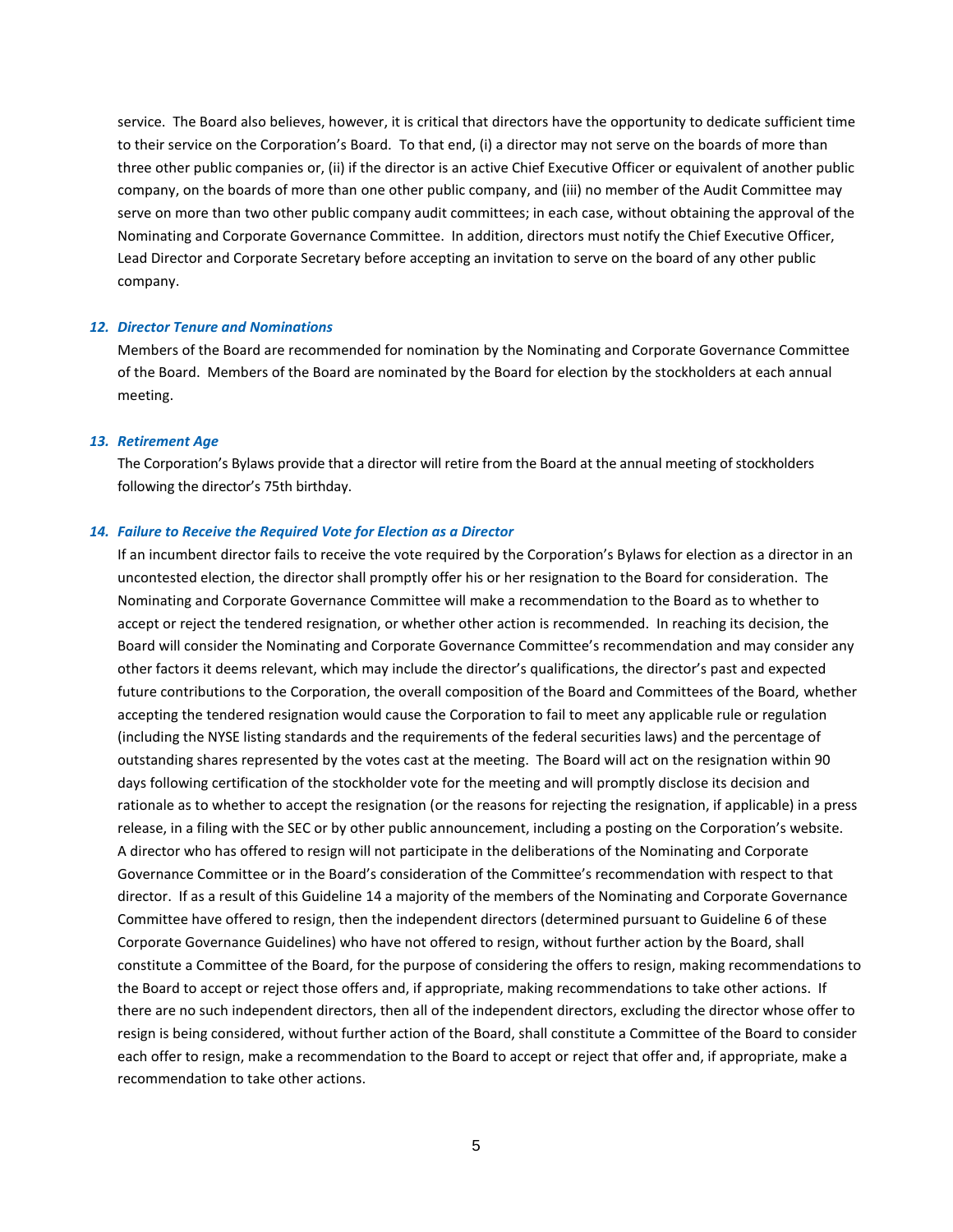If a director's resignation is accepted by the Board pursuant to this Guideline 14, or if a nominee for director who is not an incumbent director is not elected, the Board may fill the resulting vacancy or may decrease the size of the Board pursuant to the Corporation's Bylaws. The Board may not fill any vacancy so created with a director who was not elected at the meeting by the vote required under the Corporation's Bylaws.

## *15. Code of Ethics*

The Corporation's Code of Ethics and Business Conduct [\(http://www.lockheedmartin.com/investor\)](http://www.lockheedmartin.com/investor) applies to members of the Board, as well as the Corporation's employees, agents, consultants, contract labor, and others, when they are representing or acting for the Corporation.

## *16. Independent Auditor Partner Rotation*

Lead and concurring partners within the Corporation's independent auditing firm will rotate in accordance with SEC regulations.

#### *17. Director Education/Orientation*

The Board is committed to orienting new directors and providing continuing education for existing directors, including customized educational workshops and facilitating directors' attendance at director education institutes.

# *18. Committees*

The Board currently is organized into four committees: Audit; Classified Business and Security; Management Development and Compensation; and Nominating and Corporate Governance. Provisions with respect to membership, responsibilities, authorities and governance of each of these committees and their subcommittees (if applicable) are set forth in the committee charters [\(http://www.lockheedmartin.com/investor\)](http://www.lockheedmartin.com/investor). All committee members are independent pursuant to the NYSE listing standards. From time to time, the Board may provide for such other standing or special committees as may be necessary to carry out its responsibilities, which may include directors who are not independent.

## *19. Assignment of Committee Members*

The Nominating and Corporate Governance Committee of the Board is responsible for the assignment of Board members to various committees. To fully utilize the diverse backgrounds of the membership, it is desirable that all independent directors serve on at least one of the committees and that committee assignments rotate periodically.

## *20. Frequency and Length of Meetings; Telephonic Attendance*

The Chairman of the Board, and the Committee Chairman, as appropriate, determine the frequency and length of meetings of the Board, and committees, respectively. The Lead Director determines the frequency and timing of executive sessions of the non-management directors. The Audit Committee meets at least four times annually; the Management Development and Compensation Committee meets at least three times annually; and the Nominating and Corporate Governance Committee meets at least twice annually in regularly scheduled sessions. Other Committee meetings are scheduled as needed. Telephonic or other remote attendance at in person Board meetings is not allowed, except as authorized by the Chairman of the Board.

## *21. Committee Agenda*

The Chairman of each committee, as appropriate, in consultation with management and the Lead Director, develops the meeting agenda. To the extent feasible, the committee meeting schedules are set one year in advance.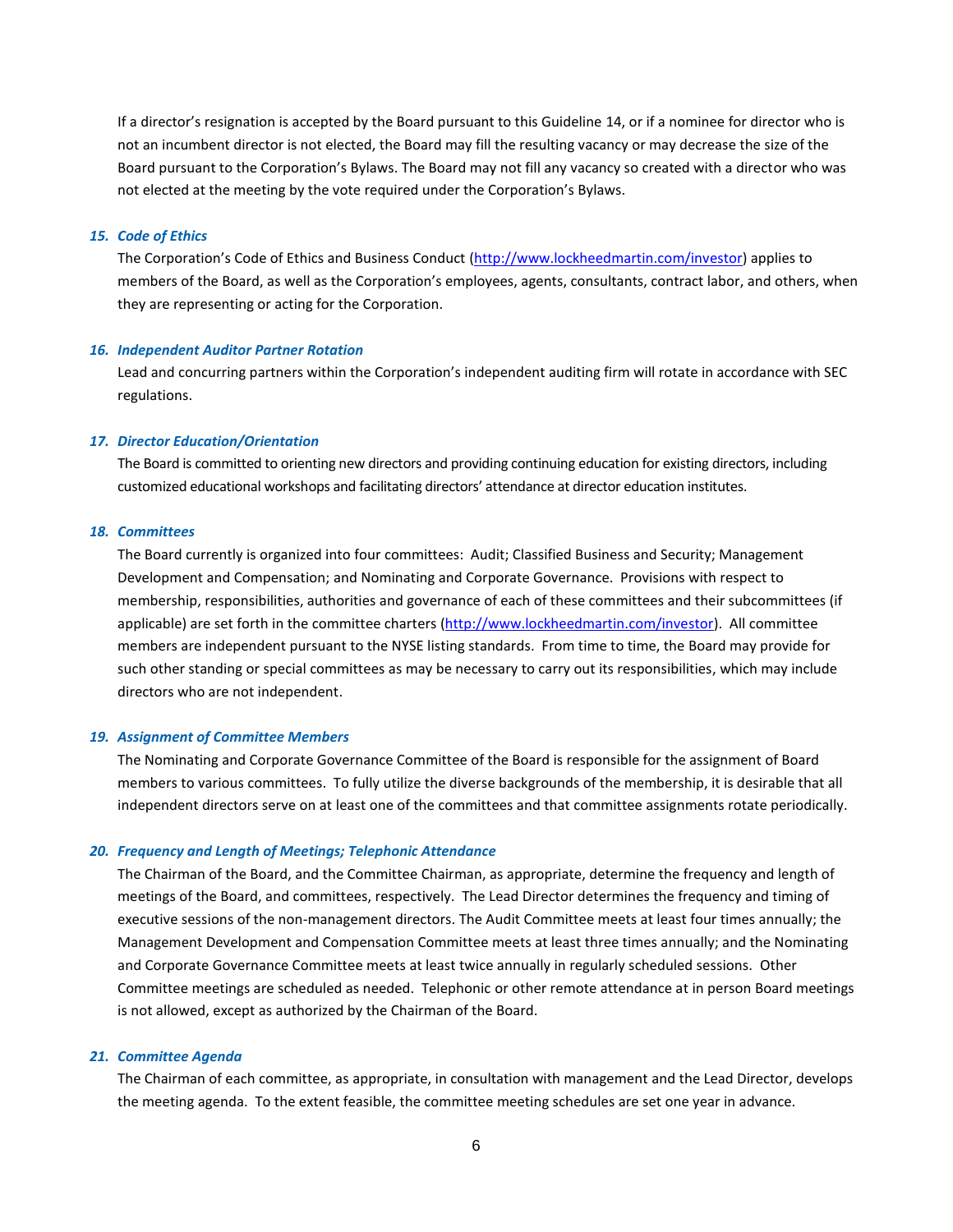## *22. Board Agenda*

The Chairman establishes the agenda for each Board meeting following consultation with, and approval of, the Lead Director.

## *23. Presentations*

To the extent practicable, Board presentations are distributed in advance to the directors. Proprietary or otherwise sensitive materials may be reserved for distribution at the Board meeting.

## *24. Regular Attendance of Non-Directors at Board and Committee Meetings*

The Chairman of the Board, or Committee, as appropriate, designates the guest attendees at any Board or Committee meeting, who are present for the purpose of making presentations; responding to questions by the directors; or providing counsel on specific matters within their areas of expertise.

# *25. Performance Evaluation of the Board*

Each director will participate in a performance evaluation of the Board and the Committees on which he or she serves at least annually to determine whether the Board and its committees are functioning effectively.

## *26. Executive Sessions of Non-Management Directors*

At least three Board meetings per year will include an executive session of the non-management directors. In each case, these sessions will include a discussion of the performance of the Chief Executive Officer. The Lead Director presides during the executive sessions, and he or she will report the results to the Chief Executive Officer on all relevant matters, or invite the Chief Executive Officer to join the executive session for further discussion, as appropriate. If the group of non-management directors includes directors who are not independent directors, at least one executive session including only independent directors will be scheduled each year.

#### *27. Director Compensation*

The Nominating and Corporate Governance Committee of the Board reviews and recommends to the Board the compensation of the Board, which is formally reviewed and approved by the Board of Directors. The Committee reviews on an annual basis the compensation of the Board, including an assessment of the competitiveness of the Board's compensation program and when appropriate, using market data and in consultation with an independent consultant. The Corporation's director compensation program is structured to align the interests of Board members and stockholders; to attract and retain high quality director talent; and to focus on stewardship rather than attendance.

## *28. Director Stock Ownership/Prohibition on Hedging Transactions*

- (i) To further encourage a link between director and stockholder interests, the Board has adopted stock ownership guidelines for directors. Directors receive a significant portion of the annual retainer in the form of the Corporation's common stock units (with the potential to defer the remaining cash portion in stock units). In addition, directors are expected to own shares or stock units equal to 5 times the cash portion of the annual retainer within 5 years of joining the Board. Until a director has achieved these stock ownership guidelines, a director is expected to select common stock units as the form of any annual equity compensation award.
- (ii) In furtherance of aligning the interests between directors and stockholders and to avoid the appearance of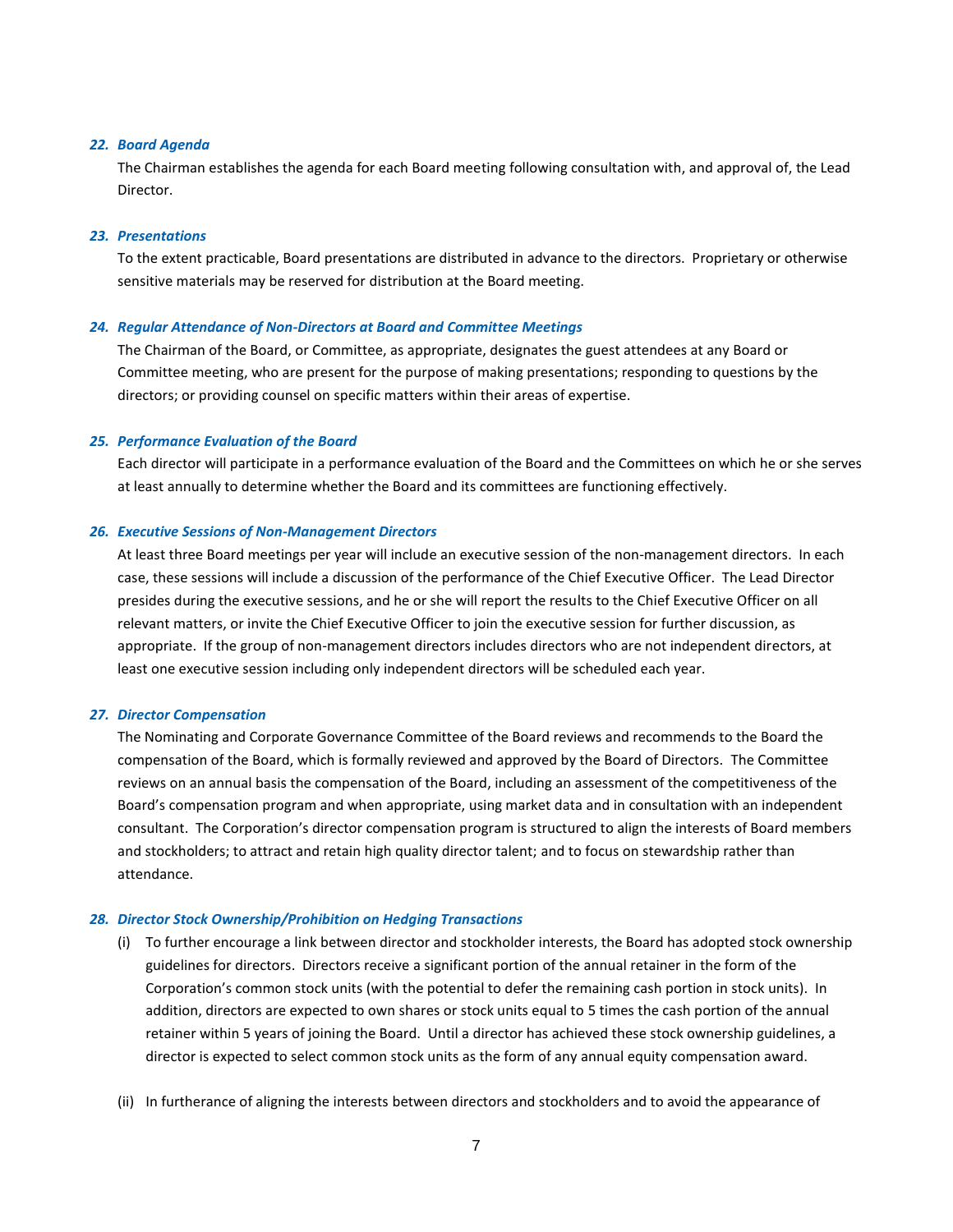disloyalty, Board members will not purchase financial instruments designed to hedge or offset any decrease in the market value of the Corporation's common stock (including prepaid variable forward contracts, equity swaps, collars, and exchange funds). This policy applies to shares of the Corporation's common stock that are (a) granted to the members of the Board of Directors as part of the Board's compensation; or (b) held, directly or indirectly, by the members of the Board of Directors.

#### *29. Director Access to Information, Senior Management and Independent Advisors*

Directors shall have access to the Corporation's records and files, and to the Corporation's management. Directors shall not give direction, other than through the Chief Executive Officer. The Board encourages management to include in Board meetings key managers who can share their expertise with respect to matters before the Board. This also enables the Board to gain exposure to key managers with future potential in the Corporation. Directors may also engage and have access to the Board's independent advisors.

## *30. Compensation Consultant Independence*

The outside advisors to the Management Development and Compensation Committee and Nominating and Corporate Governance Committee will maintain independence relative to their providing counsel and advice to such Committees on executive and director compensation, and otherwise providing advice and services to the Corporation. On an annual basis, the Committees will perform an assessment of such advisory firm's independence. In performing this assessment, the Committees will consider the nature and level of work performed for the Committees during the year, the nature of other services performed for the Corporation and the amount of fees paid to the firm in relation to the firm's total revenues. The advisory firm will prepare and provide to the Committees an independence letter annually based on criteria set forth by the Committees. The Committees will discuss the letter with the firm and consider it in its assessment.

# *31. Formal Evaluation of the Chief Executive Officer*

The Management Development and Compensation Committee evaluates the Chief Executive Officer annually, and reviews its actions with the Board. The Board communicates its views to the Chief Executive Officer through the Chairman of the Management Development and Compensation Committee. The Management Development and Compensation Committee's evaluation of the Chief Executive Officer is based upon a combination of objective and subjective criteria and is discussed fully each year in the Corporation's annual proxy statement.

#### *32. Policy on Shareholder Rights Plans*

Lockheed Martin does not have a Shareholder Rights Plan, or "Poison Pill," and the Board of Directors has no intention of adopting one at this time. If the Board of Directors does choose to adopt a Shareholder Rights Plan, the Board will seek shareholder ratification within 12 months from the date of adoption.

## *33. Management Succession*

The Board of Directors is responsible for succession planning for the Chief Executive Officer. A Chief Executive Officer succession plan is in place, which includes policies and principles for selection and performance review as well as policies regarding succession in the event of an emergency or the retirement of the Chief Executive Officer. The Chief Executive Officer meets periodically with the Board to make available the Chief Executive Officer's recommendations and evaluations of potential successors, along with a review of development plans recommended for succession candidates and others in the senior management group. The independent members of the Board meet in executive session to consider the succession plan and recommendations of the Chief Executive Officer.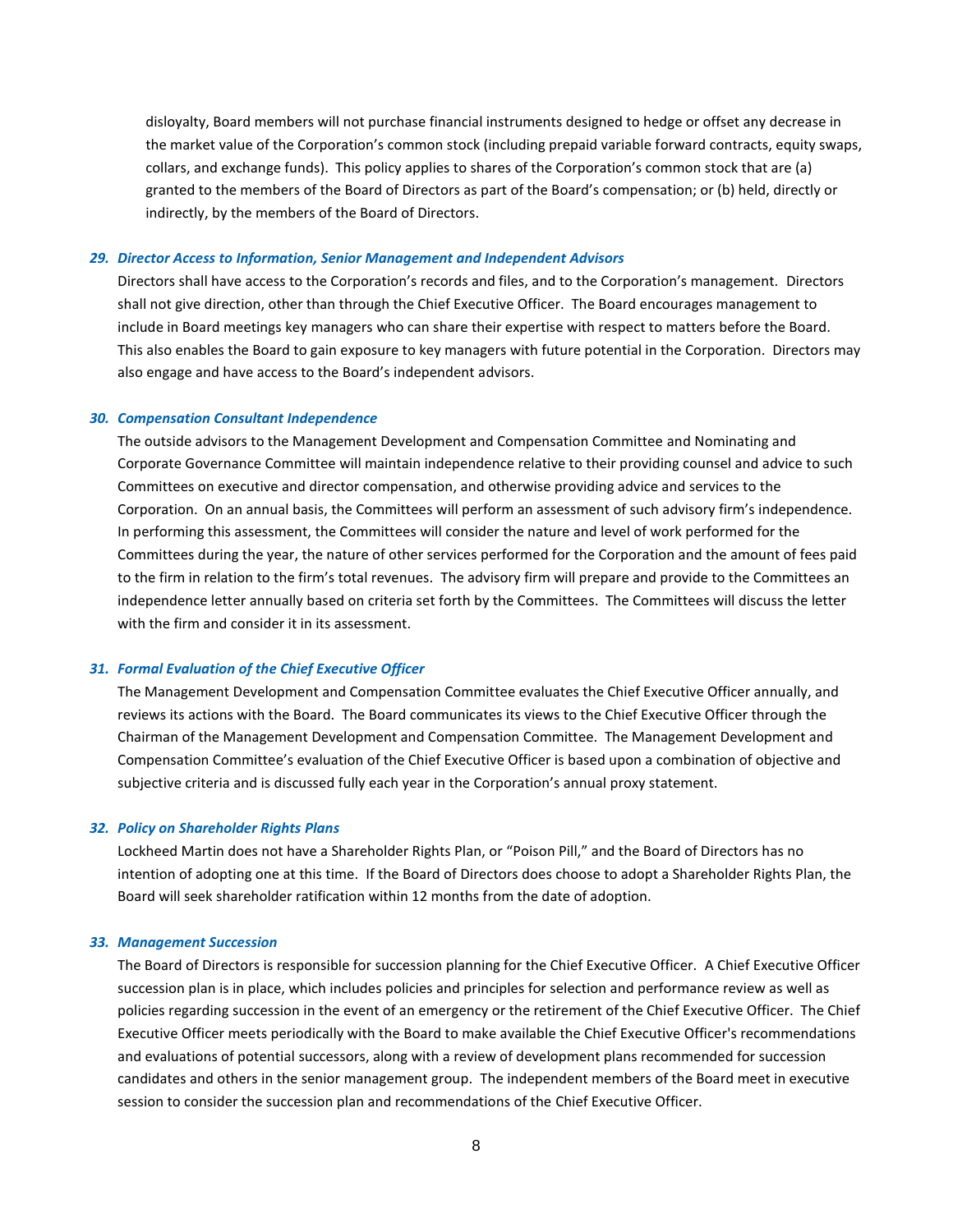## *34. Clawback Policy for Executive Incentive Compensation*

If the Board determines that:

- any elected officer's intentional misconduct, gross negligence, or failure to report another's intentional misconduct or gross negligence:
	- was a contributing factor to the Corporation having to restate any of its financial statements filed with the SEC; or
	- constituted fraud, bribery or other illegal act (or contributed to another person's fraud, bribery or other illegal act) which adversely impacted the Corporation's financial position or reputation; or
- any elected officer's intentional misconduct or gross negligence caused severe reputational or financial harm to the Corporation; or
- any elected officer's misappropriation of the Corporation's proprietary information resulted in or was intended to result in severe reputational or financial harm to the Corporation;

then, after consideration of all the facts and circumstances that the Board in its sole discretion considers relevant, the Board shall take such action as it deems to be in the best interests of the Corporation and necessary to remedy the misconduct and prevent its recurrence. Among other things, the Board may, to the fullest extent permitted by law, seek to recover or require reimbursement of incentive performance and equity awards made to the elected officer after January 1, 2008 under any plan providing for incentive compensation, equity compensation or performance-based compensation to the extent such plan or award agreement authorizes clawback for the misconduct. This policy applies to annual management incentive compensation (or bonus) awards, long-term incentive performance awards, stock options, restricted stock awards and restricted stock units. Provisions authorizing the recovery of awards have been incorporated into the award agreements after January 1, 2008 under the Corporation's Incentive Performance Award Plans. Recovery or reimbursement from the elected officer may include recoupment of money or shares, immediate forfeiture of unvested awards, and cancellation of outstanding vested awards.

# *35. Board Interaction with Institutional Investors, the Press, Customers, or Third Parties*

The Board looks to Management to speak for the Corporation, but recognizes that individual directors may sometimes communicate with third parties on matters affecting the Corporation. Before doing so, to the extent feasible, directors are encouraged to consult with Management.

Unless specifically authorized by the Board, a Board committee, the Chairman or the Chief Executive Officer, no director should speak or act on behalf of the Corporation concerning any potential Extraordinary Transaction (as defined below), or directly or indirectly solicit any proposal for a potential Extraordinary Transaction. If a director receives an inquiry, expression of interest, proposal or any other communication from a third party about a potential Extraordinary Transaction, the director will immediately inform the Chief Executive Officer and describe all facts and circumstances to them relating to such communication. A director may discuss a potential Extraordinary Transaction with a third party only if authorized under this Guideline 35.

An "Extraordinary Transaction" means all acquisitions, dispositions, joint ventures, business combinations or business alliances involving the Corporation.

## *36. Stockholder Engagement*

Management meets regularly with major institutional investors and stockholders and reports to the Board on the views of the Corporation's stockholders. Management also meets with these investors' governance, policy and proxy